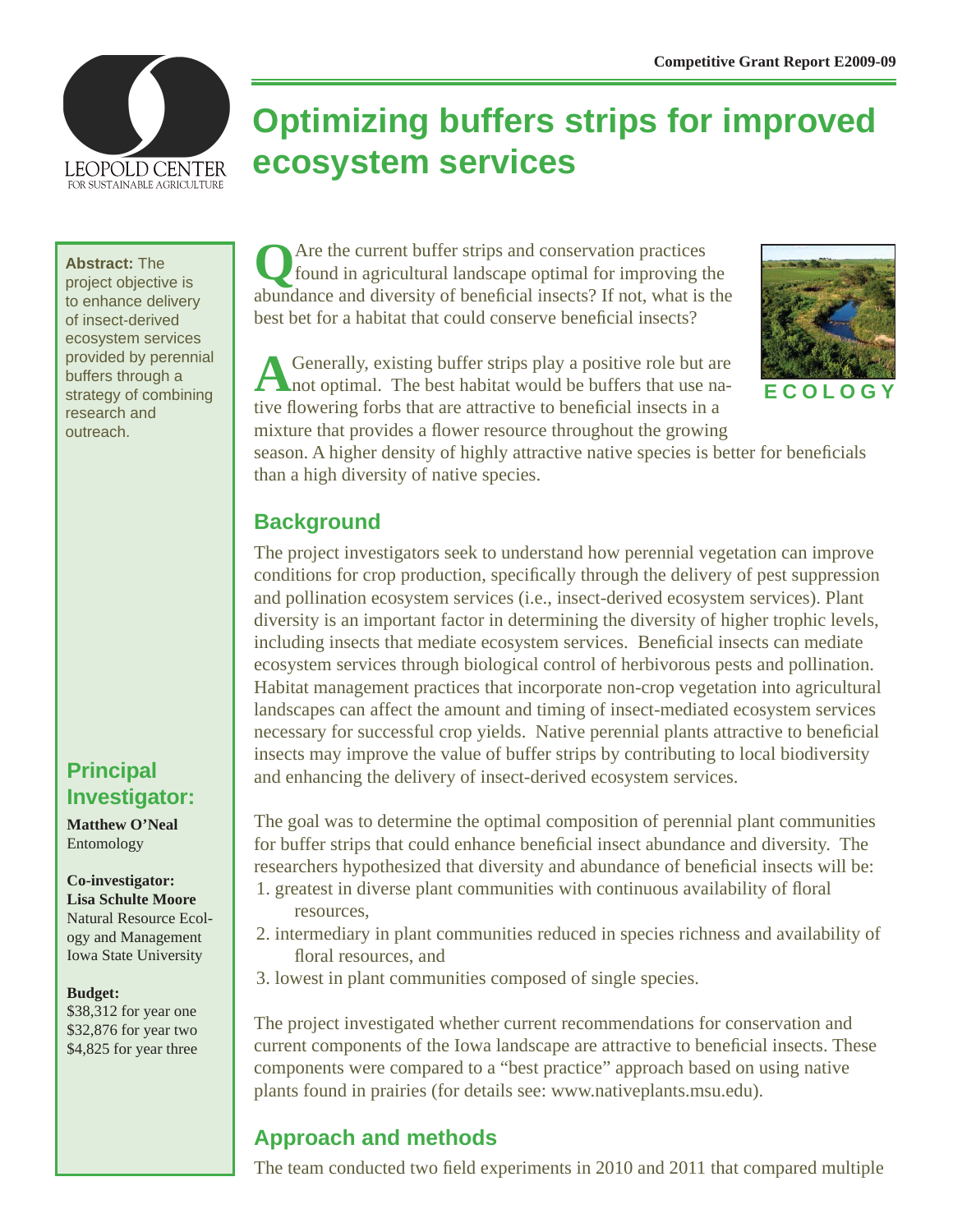

options for buffer construction to improve the level of ecosystem services delivered to crops (Field experiment 1) and measured the response of beneficial insects to existing buffers found in the central Iowa landscape (Field experiment 2). Using data from these experiments, growers were informed about the potential to improve buffer performance through conservation with native plants.

**Field experiment 1:** Evaluated multiple buffer options (nine) different plant communities) established in 2009. These options represented degrees of plant diversity and included a 'Best bet' mixture of native forbs and grasses attractive to beneficial insects; a prairie plant mixture recommended for Iowans enrolled in the

Conservation Reserve Program; switchgrass, as a possible biomass crop that may harbor beneficial insects; alfalfa, a forage crop; willow, a woody perennial; and five other plant communities. In fall 2009 the team established nine treatments (different plant communities) composed of single and multiple plant species of varying attractiveness to beneficial insects.

**Field experiment 2:** Described the beneficial insect community in buffer strips already established on organic farms and in the land adjacent to these buffer strips. Data collection occurred in June, July and August 2010 and 2011 across four sites in central Iowa. During each sampling, insects were collected at measured distances (50m) along 400m replicated transects across a landscape matrix that included: (1) organically operated, mixed vegetable farms; (2) non-crop, multiple-species, perennial buffer strips; and (3) conventionally managed, corn-soybean monocultures.

## **Results and discussion**

In field experiment 1, the research determined that a habitat comprised of the 'best bet' mixture of native plants increased the diversity and abundance of beneficial insects. Furthermore, this habitat improved upon 1) those constructed from existing recommendations for reconstructing prairie and 2) those plants that already exist in the Iowa landscape (corn, alfalfa, switchgrass, willow). The plants used in the 'best bet' mixture are not a common component of existing buffers on organic farms. In field experiment 2, on-farm research showed that established buffers contain more types of beneficial insects than what is found in the adjacent organic or conventional farms, suggesting that maintaining perennial buffers can enhance insect-derived ecosystem services in the Iowa landscape. These data indicate that insect-friendly improvements to buffers need to focus on constructing habitats that are not necessarily designed for maximum plant diversity, but on abundance of key plant species that in total provide flowering resources throughout the growing season. Moving from a habitat with one species to including as few as two flowering, late spring and summer species can make a measureable, positive insect-friendly difference.

Implementation of these research findings would improve the capacity of buffers to enhance insect-derived ecosystem services in bordering agricultural lands. The research suggests that both organic and conventional farms could benefit from improved buffers. Buffers already are required for organic certification and there is interest in improving these buffers for beneficial insects by organic farmers, who would benefit greatly from insect-derived ecosystem services such as pest suppression. The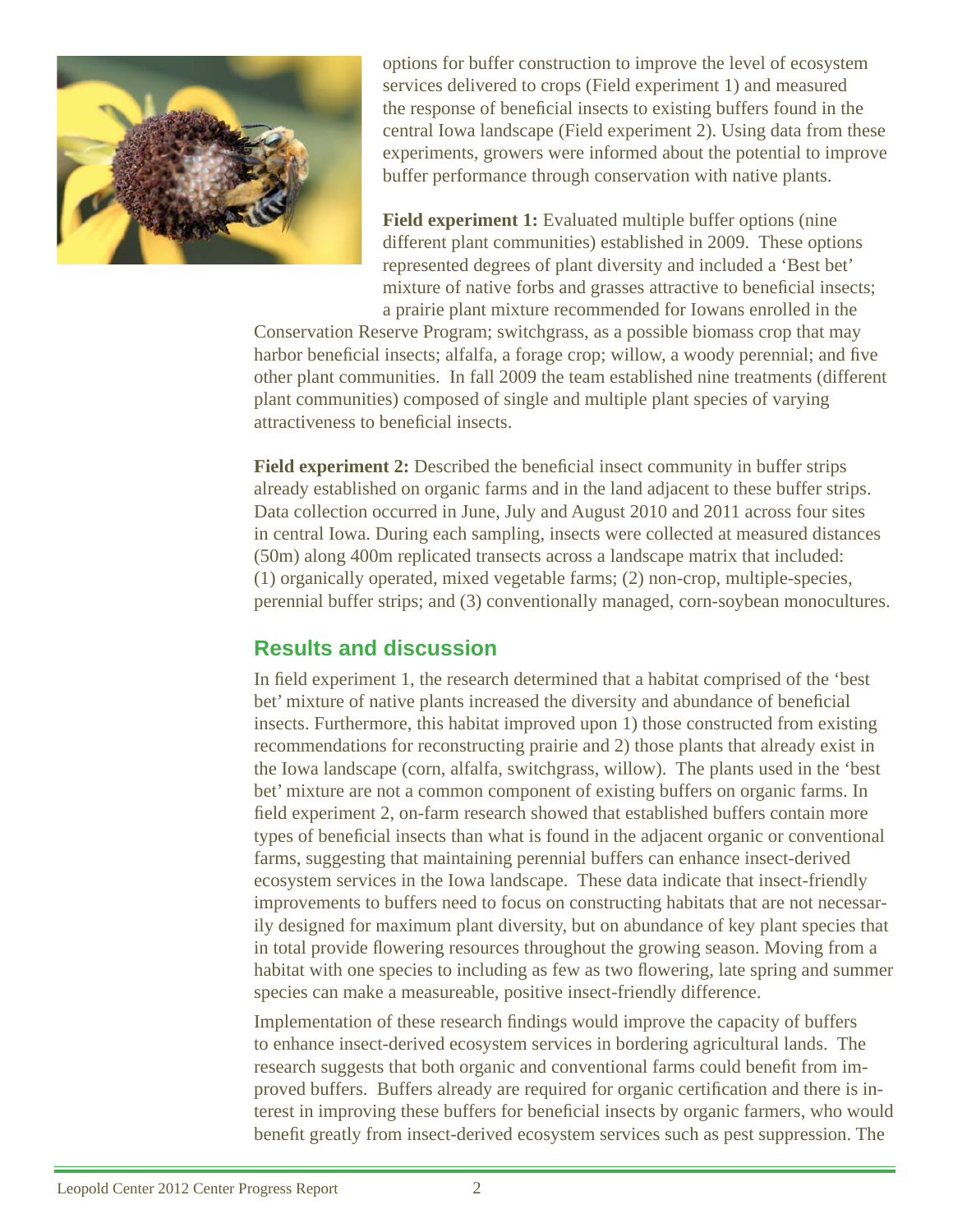

value of this research is not limited to organic farmers and their neighbors. "Best practices" are needed to conserve all declining pollinators.

### **Conclusions**

Results from the field experiments indicate that:

- 1. Plant communities that dominate existing buffer strips and lands designated for conservation are generally not optimal for beneficial insects;
- 2. Adding flowering perennial forbs improved buffer strips as habitats for beneficial insects, especially pollinators;
- 3. Buffer strips can be further optimized by intentionally combining native species that are highly attractive to beneficial insects at modest levels (i.e., only two very attractive plant species) such that flowering resources for pollen and nectar are available throughout the growing season;
- 4. Established buffers on organic farms house more beneficial insects than adjacent conventional crop fields (although the organic buffers are not consistently more or less populated than the organic croplands they border); and
- 5. Conservation of beneficial insects appears to be more a function of the density of key species than a general increase in the diversity of native plants species.

## **Impact of results**

The researchers have shared the project findings at several venues for both fellow scientists and the general public. One example is a recent meeting hosted at Iowa State University at the request of the Environmental Protection Agency. At this meeting, representatives from EPA, USDA, and NRCS of Iowa shared recent findings about the decline in pollinators within Iowa and the Midwest and considered ways to conserve them. Iowa NRCS staff expressed interest in incorporating these findings into outreach efforts to generate greater public interest in pollinator conservation.

# **Education and outreach**

A M.S. thesis was written by an ISU entomology graduate student on conserving beneficial insects. Two journal articles for *Environmental Ecology* are being prepared. Four articles have appeared in newsletters and in a state report on soybean aphid.

The investigators gave oral presentations, talks and poster presentations at

- The Ohio State University, Ohio Agriculture Research and Development Center, Wooster, Ohio
- Yunnan Agricultural University, Kunming, Yunnan Province, China
- 67th Annual Conference of the Entomological Society of America, North Central Branch, Lincoln, Nebraska
- Entomology seminar series, Iowa State University
- 59th Annual Conference, Entomological Society of America, Reno, Nevada
- Field Extension Education Laboratory, Boone County, Iowa
- 66th Annual Conference of the Entomological Society of America, North Central Branch, Minneapolis, Minnesota
- Sustainable Agriculture Graduate research symposium, Iowa State University, Ames
- 58th Annual Conference, Entomological Society of America,San Diego, California